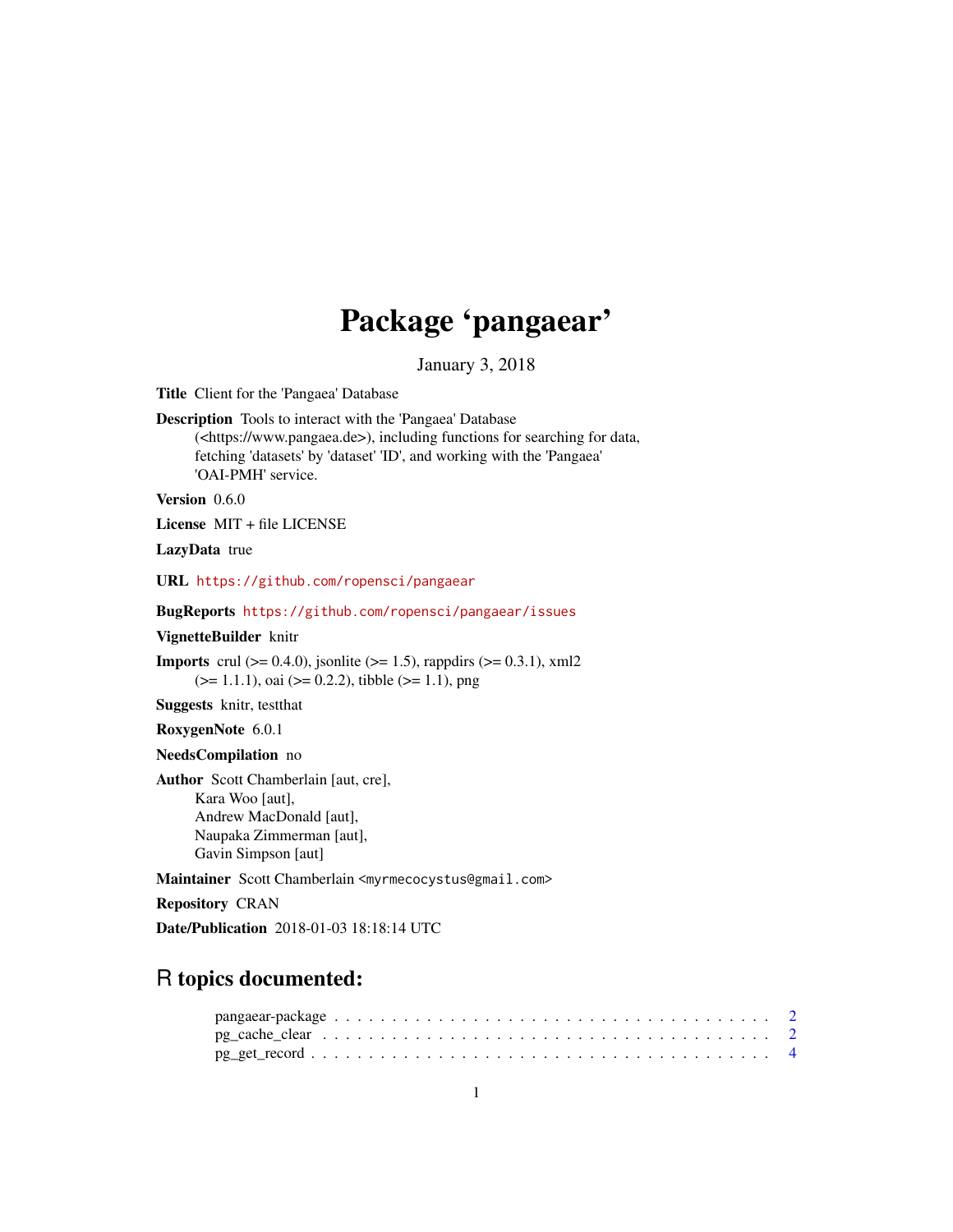<span id="page-1-0"></span>

#### **Index** and the contract of the contract of the contract of the contract of the contract of the contract of the contract of the contract of the contract of the contract of the contract of the contract of the contract of th

pangaear-package *Client for the Pangaea Database*

## Description

[Pangaea database](https://www.pangaea.de/)

#### Details

Package includes tools to interact with the Pangaea Database, including functions for searching for data, fetching datasets by dataset ID, working with the Pangaea OAI-PMH service, and Elasticsearch service.

pg\_cache\_clear *Download data from Pangaea.*

## Description

Grabs data as a dataframe or list of dataframes from a Pangaea data repository URI; see: [https:](https://www.pangaea.de/) [//www.pangaea.de/](https://www.pangaea.de/)

#### Usage

```
pg_cache_clear(doi = NULL, prompt = TRUE)
```
pg\_cache\_list()

 $pg\_data(doi, overwrite = TRUE, message = TRUE, ...)$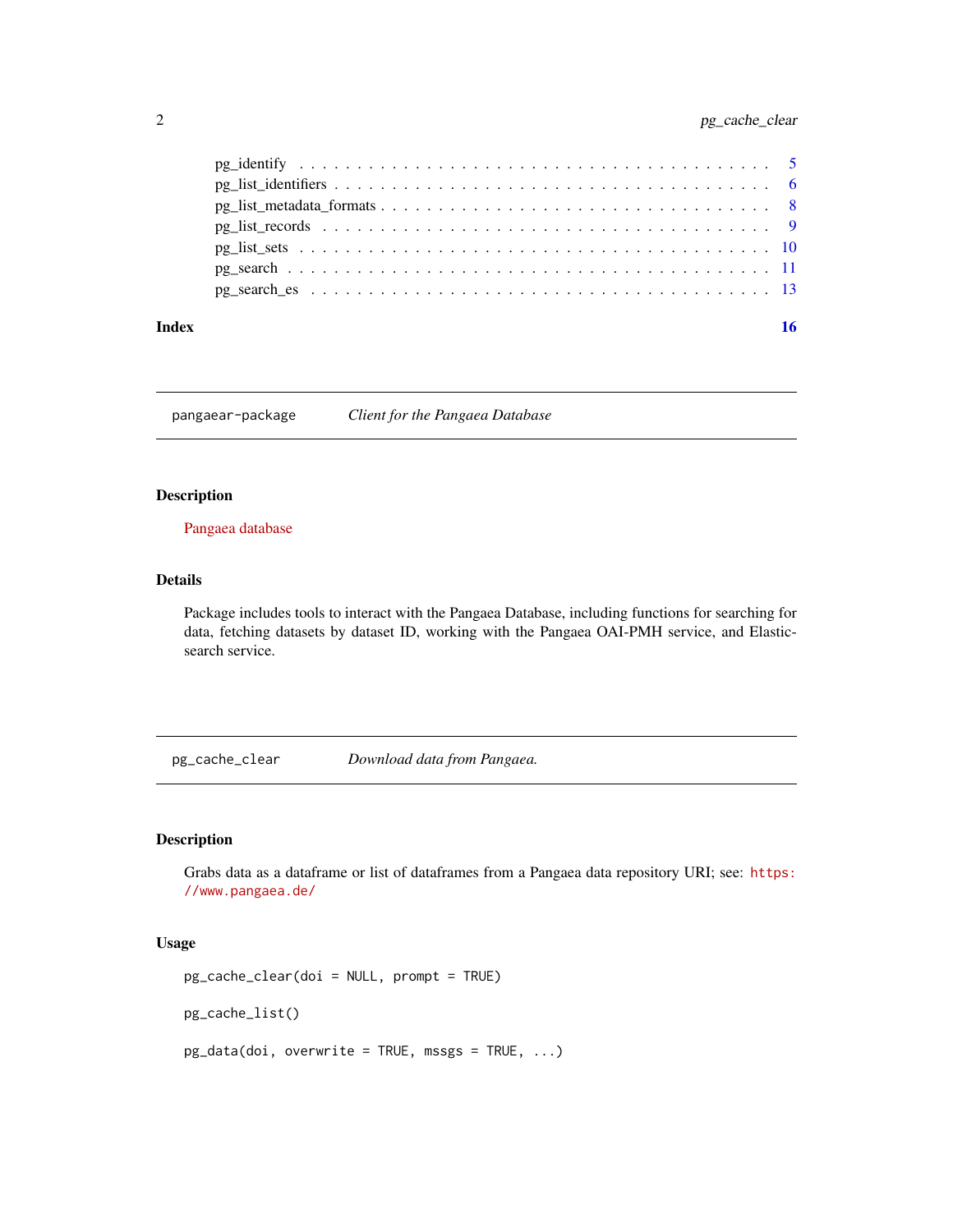## <span id="page-2-0"></span>pg\_cache\_clear 3

#### **Arguments**

| doi       | DOI of Pangaeae single dataset, or of a collection of datasets. Expects either<br>just a DOI of the form 10.1594/PANGAEA.746398, or with the URL part in<br>front, like https://doi.pangaea.de/10.1594/PANGAEA.746398 |
|-----------|-----------------------------------------------------------------------------------------------------------------------------------------------------------------------------------------------------------------------|
| prompt    | (logical) Prompt before clearing all files in cache? No prompt used when DOIs<br>assed in. Default: TRUE                                                                                                              |
| overwrite | (logical) Ovewrite a file if one is found with the same name                                                                                                                                                          |
| mssgs     | (logical) print information messages. Default: TRUE                                                                                                                                                                   |
| $\ddotsc$ | Curl options passed on to crul:: HttpClient                                                                                                                                                                           |

#### Details

Data files are stored in an operating system appropriate location. Run rappdirs::user\_cache\_dir("pangaear") to get the storage location on your machine.

Some files/datasets require the user to be logged in. For now we just pass on these - that is, give back nothing other than metadata.

#### Value

One or more items of class pangaea, each with the doi, parent doi (if many dois within a parent doi), url, citation, path, and data object. Data object depends on what kind of file it is. For tabular data, we print the first 10 columns or so; for a zip file we list the files in the zip (but leave it up to the user to dig unzip and get files from the zip file); for png files, we point the user to read the file in with [png::readPNG\(\)](#page-0-0)

#### Author(s)

Naupaka Zimmerman, Scott Chamberlain

#### References

<https://www.pangaea.de>

## Examples

```
## Not run:
# a single file
(res <- pg_data(doi='10.1594/PANGAEA.807580'))
res[[1]]$doi
res[[1]]$citation
res[[1]]$data
```

```
# another single file
pg_data(doi='10.1594/PANGAEA.807584')
```

```
# Many files
(res <- pg_data(doi='10.1594/PANGAEA.761032'))
res[[1]]
res[[2]]
```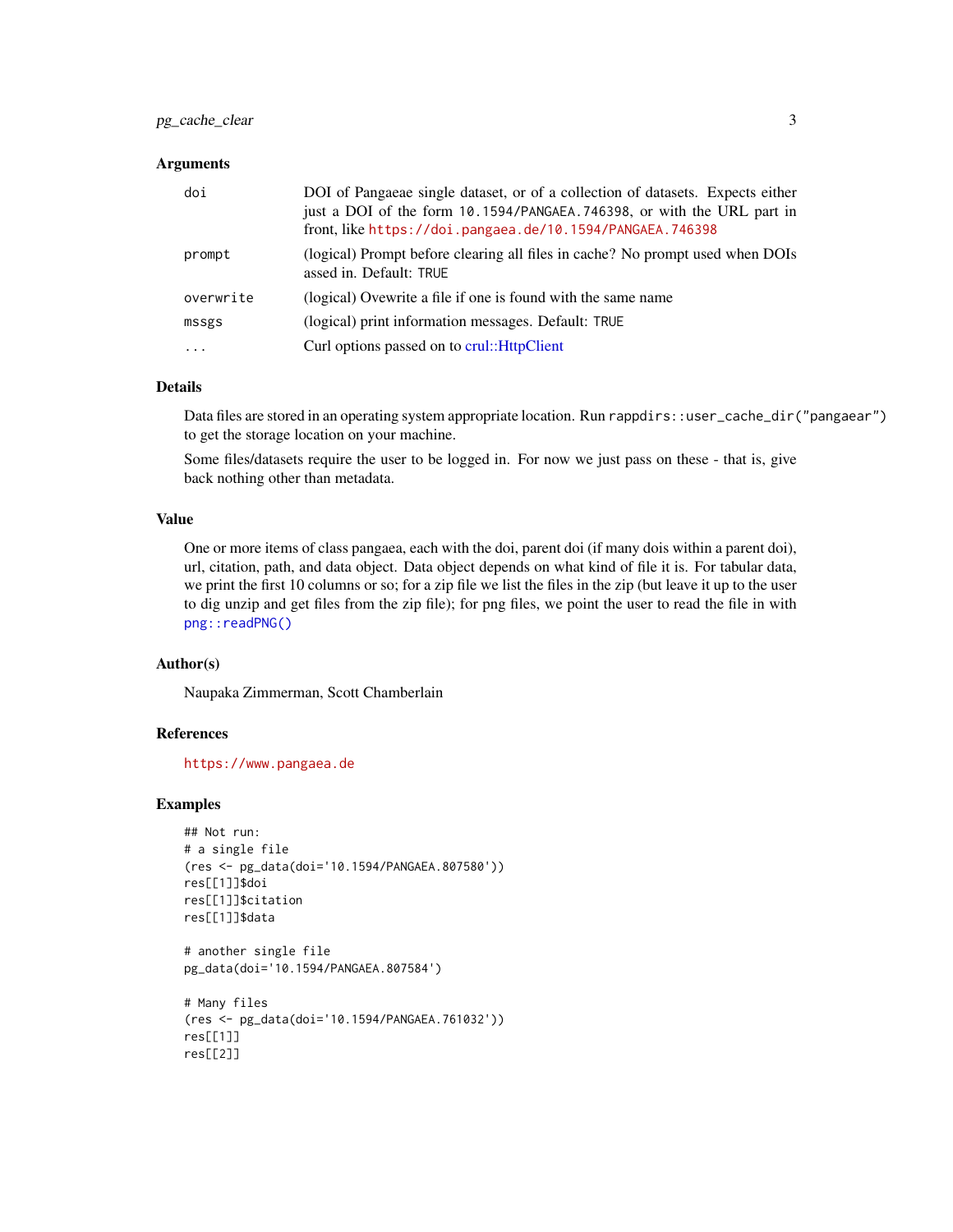```
# Manipulating the cache
## list files in the cache
pg_cache_list()
## clear all data
# pg_cache_clear()
pg_cache_list()
## clear a single dataset by DOI
pg_data(doi='10.1594/PANGAEA.812093')
pg_cache_list()
pg_cache_clear(doi='10.1594/PANGAEA.812093')
pg_cache_list()
## clear more than 1 dataset by DOI
lapply(c('10.1594/PANGAEA.746398','10.1594/PANGAEA.746400'), pg_data)
pg_cache_list()
pg_cache_clear(doi=c('10.1594/PANGAEA.746398','10.1594/PANGAEA.746400'))
pg_cache_list()
# search for datasets, then pass in DOIs
(searchres <- pg_search(query = 'birds', count = 20))
pg_data(searchres$doi[1])
pg_data(searchres$doi[2])
pg_data(searchres$doi[3])
pg_data(searchres$doi[4])
pg_data(searchres$doi[7])
# png file
pg_data(doi = "10.1594/PANGAEA.825428")
# zip file
pg_data(doi = "10.1594/PANGAEA.860500")
# login required
## we skip file download
pg_data("10.1594/PANGAEA.788547")
## End(Not run)
```
<span id="page-3-1"></span>pg\_get\_record *Get record from the Pangaea repository*

#### Description

Get record from the Pangaea repository

#### Usage

```
pg_get_record(identifier, prefix = "oai_dc", as = "df", ...)
```
<span id="page-3-0"></span>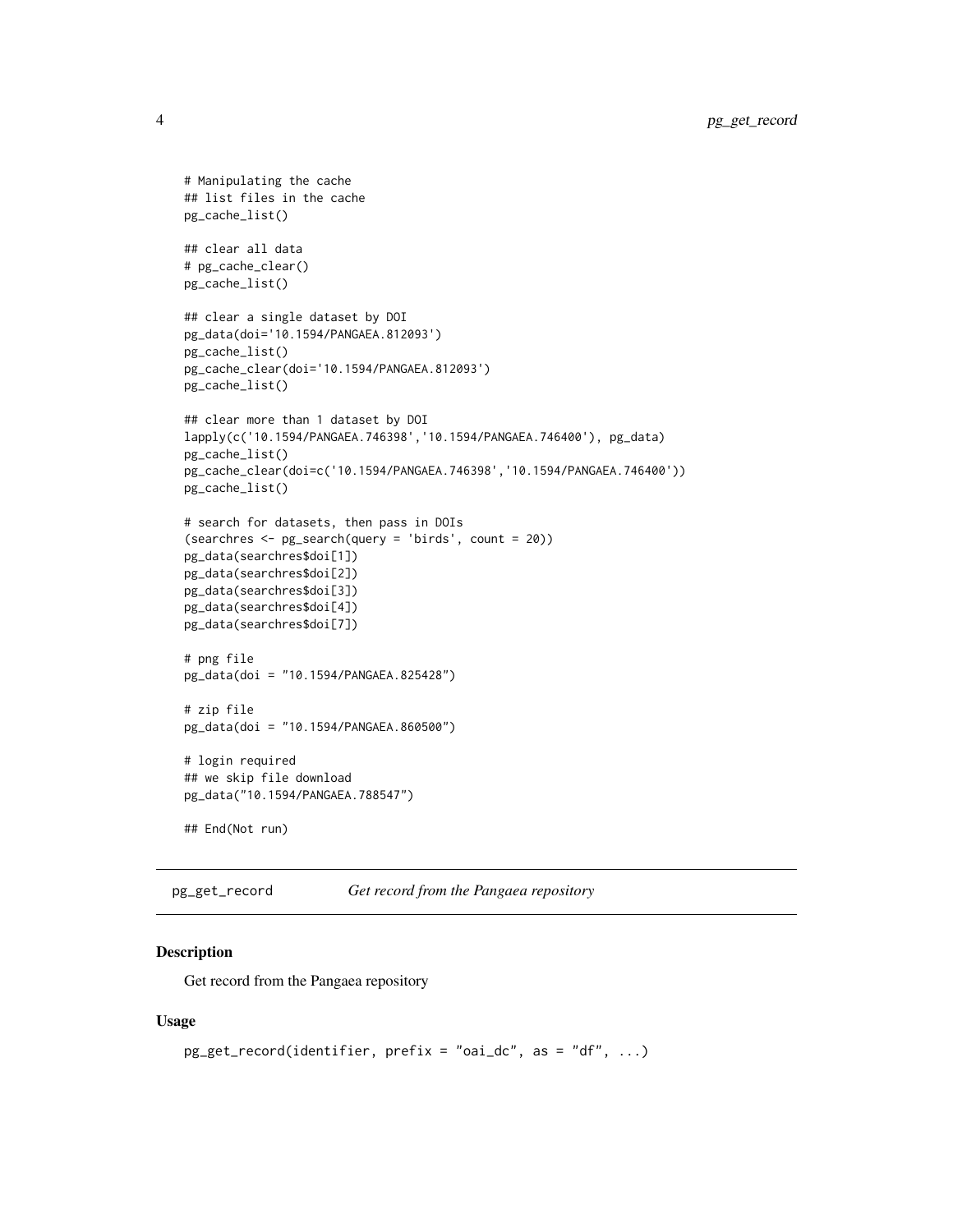## <span id="page-4-0"></span>pg\_identify 5

#### Arguments

| identifier | Dataset identifier. See Examples.                                                                                                                                                                      |
|------------|--------------------------------------------------------------------------------------------------------------------------------------------------------------------------------------------------------|
| prefix     | A character string to specify the metadata format in OAI-PMH requests issued<br>to the repository. The default (oai_dc) corresponds to the mandatory OAI un-<br>qualified Dublin Core metadata schema. |
| as         | (character) What to return. One of "df" (for data.frame; default), "list", or "raw"<br>(raw text)                                                                                                      |
| $\cdots$   | Curl debugging options passed on to $oai$ : : $get\_records()$                                                                                                                                         |

## Value

XML character string, data.frame, or list, depending on what requested with the as parameter

## References

[OAI-PMH documentation](https://www.openarchives.org/pmh/)

#### See Also

wraps [oai::get\\_records\(\)](#page-0-0)

Other oai methods: [pg\\_identify](#page-4-1), [pg\\_list\\_identifiers](#page-5-1), [pg\\_list\\_metadata\\_formats](#page-7-1), [pg\\_list\\_records](#page-8-1), [pg\\_list\\_sets](#page-9-1)

#### Examples

```
## Not run:
pg_get_record(identifier = "oai:pangaea.de:doi:10.1594/PANGAEA.788382")
pg_get_record(identifier = "oai:pangaea.de:doi:10.1594/PANGAEA.269656",
prefix="iso19139")
pg_get_record(identifier = "oai:pangaea.de:doi:10.1594/PANGAEA.269656",
prefix="dif")
# invalid record id
# pg_get_record(identifier = "oai:pangaea.de:doi:10.1594/PANGAEA.11111")
# pg_get_record(identifier = "oai:pangaea.de:doi:10.1594/PANGAEA.11111",
# prefix="adfadf")
## End(Not run)
```
<span id="page-4-1"></span>pg\_identify *Identify information about the Pangaea repository*

## Description

Identify information about the Pangaea repository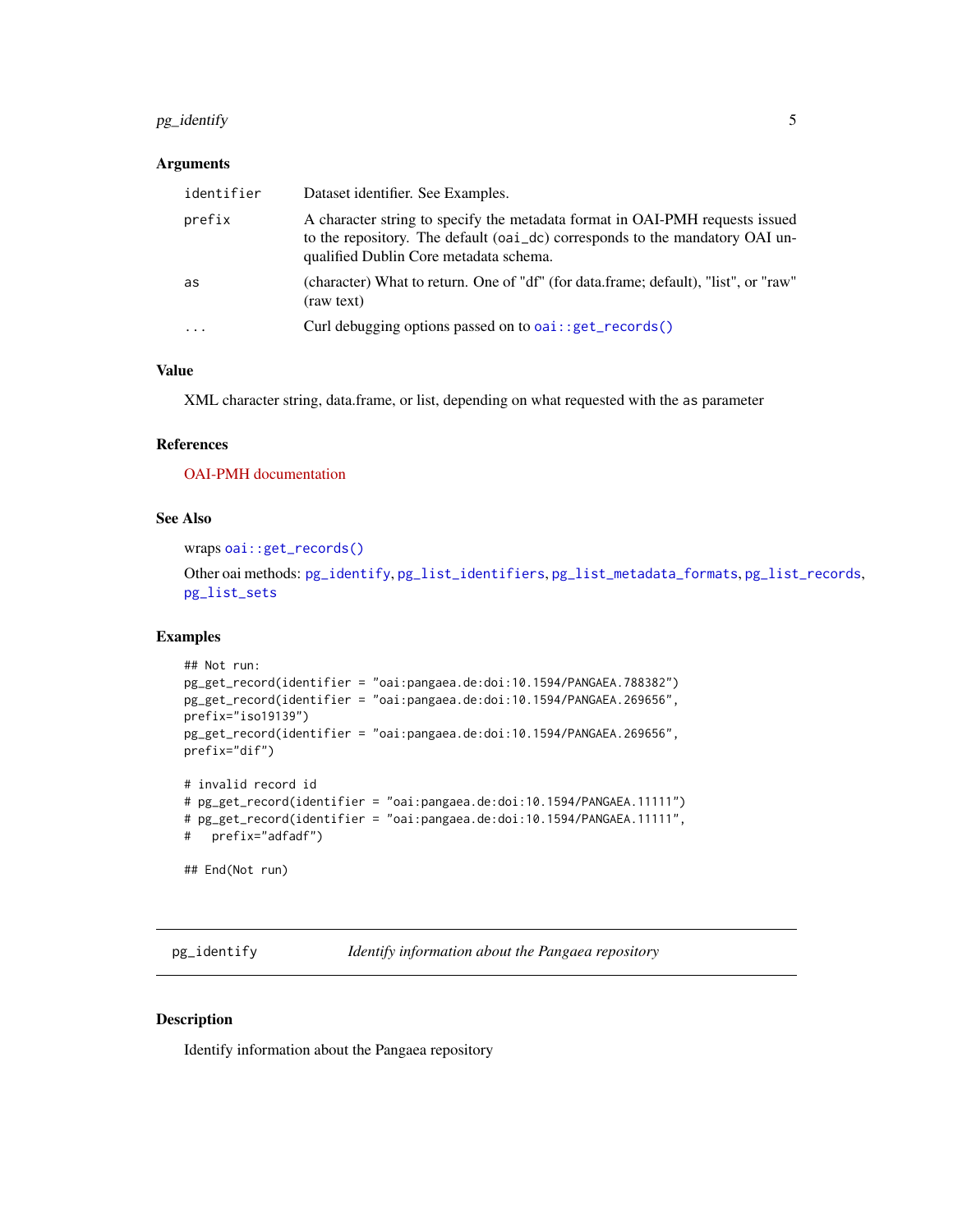#### <span id="page-5-0"></span>Usage

pg\_identify(...)

## Arguments

... Curl debugging options passed on to [oai::id\(\)](#page-0-0)

## Value

list

## References

[OAI-PMH documentation](https://www.openarchives.org/pmh/)

## See Also

wraps [oai::id\(\)](#page-0-0)

Other oai methods: [pg\\_get\\_record](#page-3-1), [pg\\_list\\_identifiers](#page-5-1), [pg\\_list\\_metadata\\_formats](#page-7-1), [pg\\_list\\_records](#page-8-1), [pg\\_list\\_sets](#page-9-1)

## Examples

## Not run: pg\_identify()

## End(Not run)

<span id="page-5-1"></span>pg\_list\_identifiers *List identifiers of the Pangaea repository*

## Description

List identifiers of the Pangaea repository

## Usage

```
pg_list_identifiers(prefix = "oai_dc", from = NULL, until = NULL,
 set = NULL, token = NULL, as = "df", ...)
```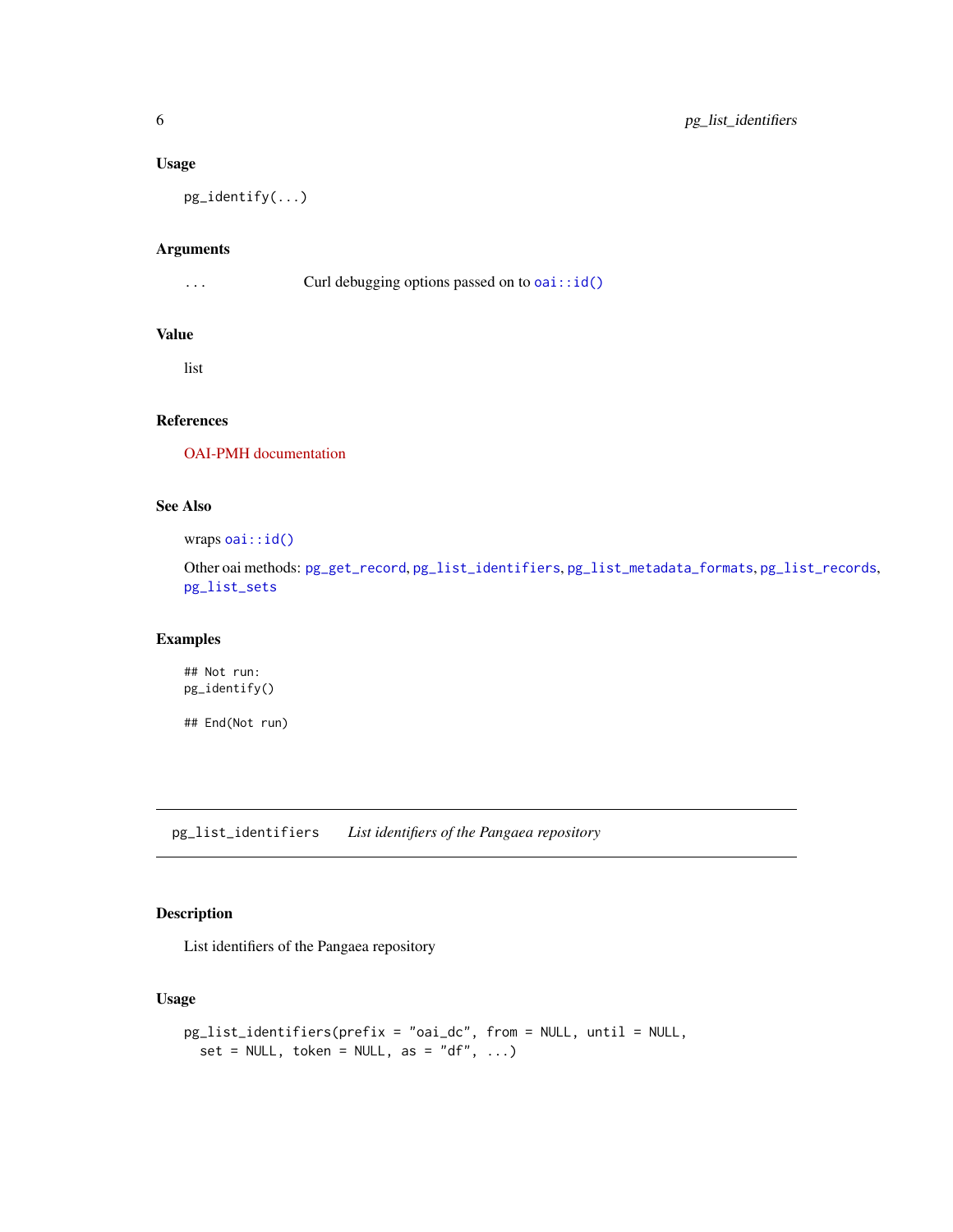#### <span id="page-6-0"></span>Arguments

| prefix     | A character string to specify the metadata format in OAI-PMH requests issued<br>to the repository. The default (oai_dc) corresponds to the mandatory OAI un-<br>qualified Dublin Core metadata schema.                                                                                                                             |
|------------|------------------------------------------------------------------------------------------------------------------------------------------------------------------------------------------------------------------------------------------------------------------------------------------------------------------------------------|
| from       | Character string giving datestamp to be used as lower bound for datestamp-<br>based selective harvesting (i.e., only harvest records with datestamps in the given<br>range). Dates and times must be encoded using ISO 8601. The trailing Z must be<br>used when including time. OAI-PMH implies UTC for data/time specifications. |
| until      | Character string giving a datestamp to be used as an upper bound, for datestamp-<br>based selective harvesting (i.e., only harvest records with datestamps in the given<br>range).                                                                                                                                                 |
| set        | A character string giving a set to be used for selective harvesting (i.e., only<br>harvest records in the given set).                                                                                                                                                                                                              |
| token      | (character) a token previously provided by the server to resume a request where<br>it last left off. 50 is max number of records returned. We will loop for you<br>internally to get all the records you asked for.                                                                                                                |
| as         | (character) What to return. One of "df" (for data.frame; default), "list", or "raw"<br>(raw text)                                                                                                                                                                                                                                  |
| $\ddots$ . | Curl debugging options passed on to oai::list_identifiers()                                                                                                                                                                                                                                                                        |

## Value

XML character string, data.frame, or list, depending on what requested with the as parameter

## References

[OAI-PMH documentation](https://www.openarchives.org/pmh/)

#### See Also

```
wraps oai::list_identifiers()
```
Other oai methods: [pg\\_get\\_record](#page-3-1), [pg\\_identify](#page-4-1), [pg\\_list\\_metadata\\_formats](#page-7-1), [pg\\_list\\_records](#page-8-1), [pg\\_list\\_sets](#page-9-1)

## Examples

```
## Not run:
pg_list_identifiers(
  from = paste0(Sys.Date() - 2, "T00:00:00Z"),until = paste0(Sys.Date() - 1, "T18:00:00Z")
\mathcal{L}pg_list_identifiers(set="geocode1", from=Sys.Date()-1, until=Sys.Date())
pg_list_identifiers(prefix="iso19139", from=Sys.Date()-1, until=Sys.Date())
pg_list_identifiers(prefix="dif",
  from = paste0(Sys.Date() - 2, "T00:00:00Z"),
  until = paste0(Sys.Date() - 1, "T18:00:00Z")
\mathcal{L}
```
## End(Not run)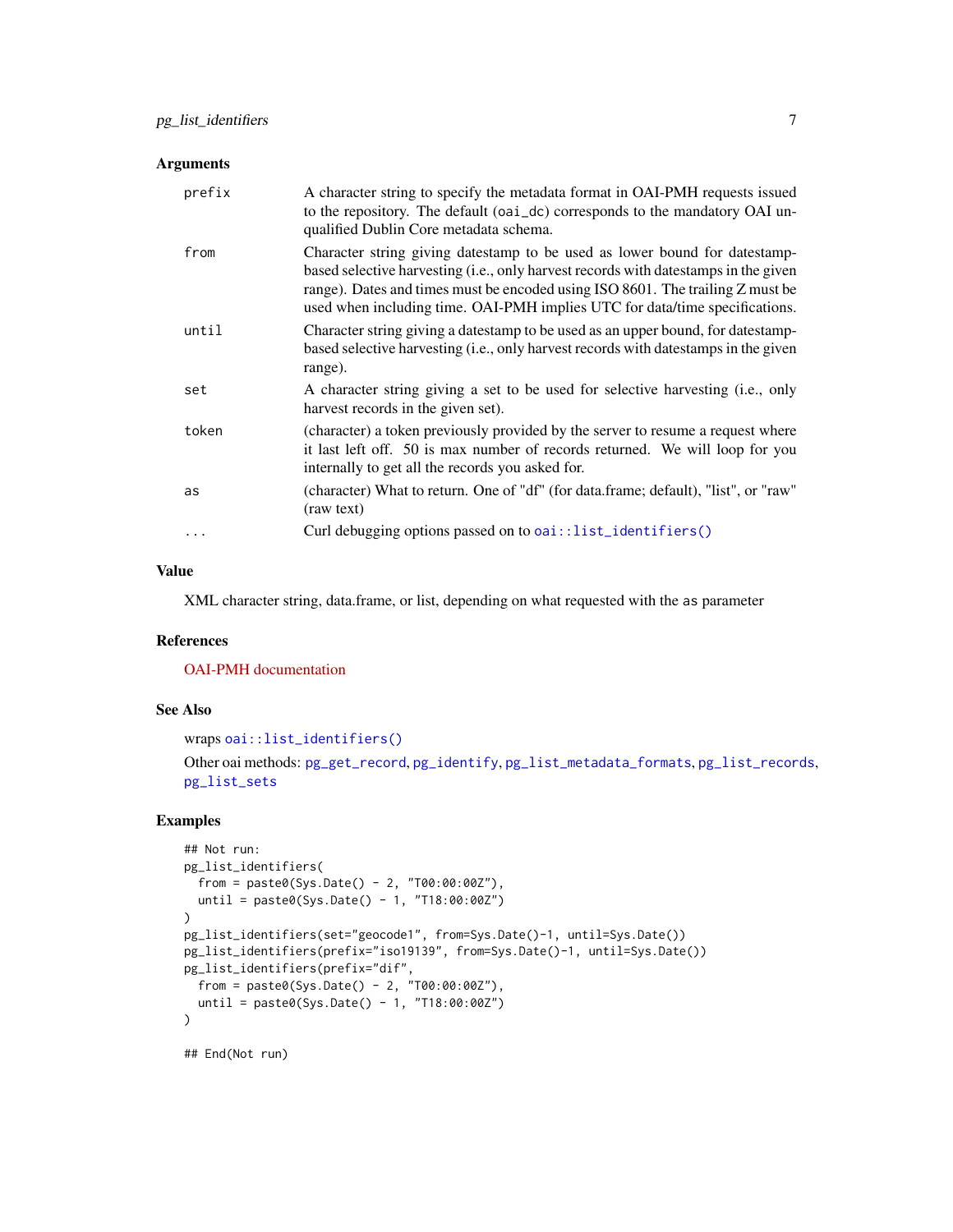## <span id="page-7-1"></span><span id="page-7-0"></span>pg\_list\_metadata\_formats

*Get metadata formats from the Pangaea repository*

## Description

Get metadata formats from the Pangaea repository

#### Usage

```
pg_list_metadata_formats(...)
```
## Arguments

... Curl debugging options passed on to [oai::list\\_metadataformats\(\)](#page-0-0)

## Value

data.frame

#### References

[OAI-PMH documentation](https://www.openarchives.org/pmh/)

## See Also

```
wraps oai::list_metadataformats()
```
Other oai methods: [pg\\_get\\_record](#page-3-1), [pg\\_identify](#page-4-1), [pg\\_list\\_identifiers](#page-5-1), [pg\\_list\\_records](#page-8-1), [pg\\_list\\_sets](#page-9-1)

## Examples

```
## Not run:
pg_list_metadata_formats()
```
## End(Not run)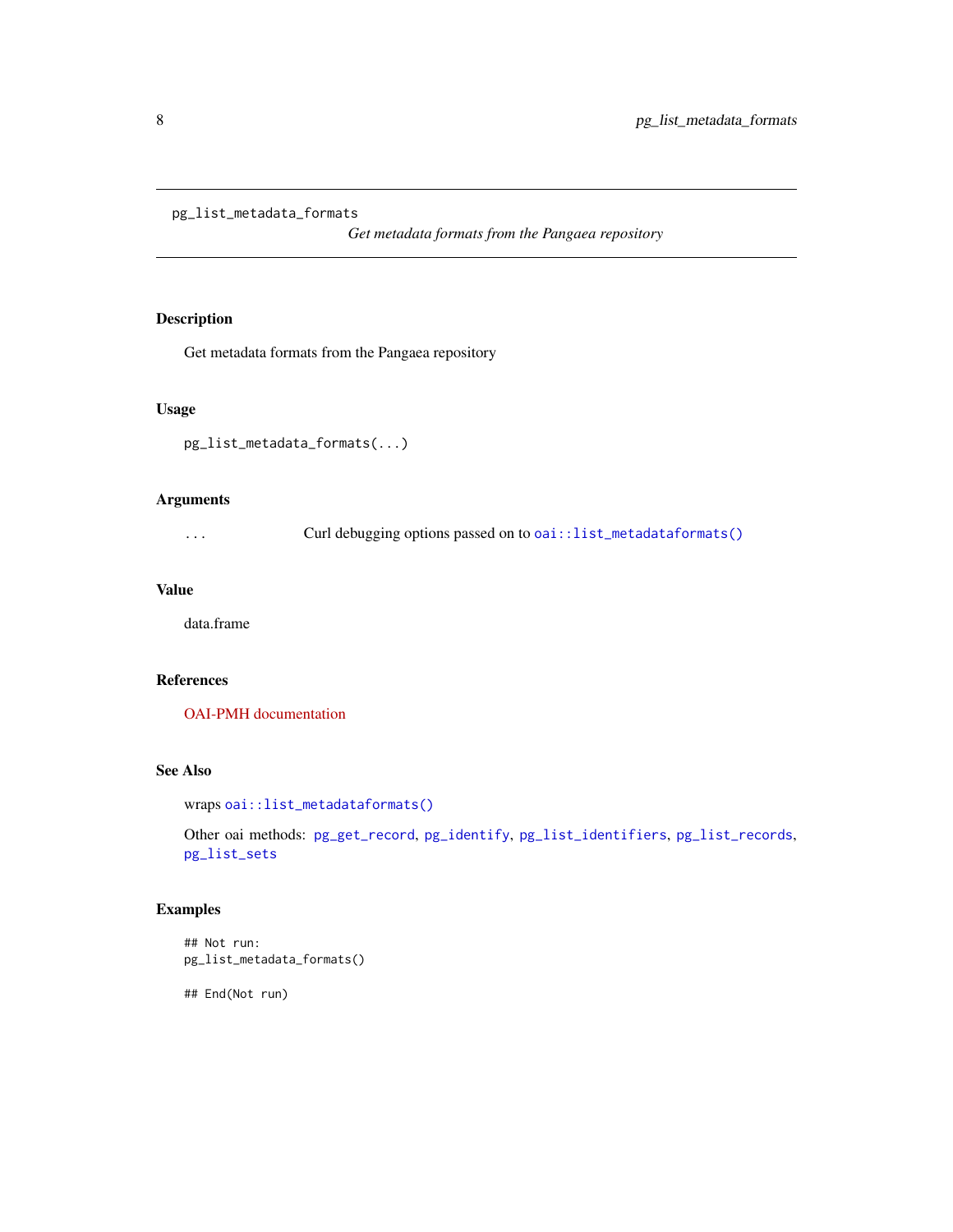<span id="page-8-1"></span><span id="page-8-0"></span>pg\_list\_records *List records from Pangaea*

## Description

List records from Pangaea

## Usage

```
pg_list_records(prefix = "oai_dc", from = NULL, until = NULL,
 set = NULL, token = NULL, as = "df", ...)
```
#### Arguments

| prefix | A character string to specify the metadata format in OAI-PMH requests issued<br>to the repository. The default (oai_dc) corresponds to the mandatory OAI un-<br>qualified Dublin Core metadata schema.                                                                                                                             |
|--------|------------------------------------------------------------------------------------------------------------------------------------------------------------------------------------------------------------------------------------------------------------------------------------------------------------------------------------|
| from   | Character string giving datestamp to be used as lower bound for datestamp-<br>based selective harvesting (i.e., only harvest records with datestamps in the given<br>range). Dates and times must be encoded using ISO 8601. The trailing Z must be<br>used when including time. OAI-PMH implies UTC for data/time specifications. |
| until  | Character string giving a datestamp to be used as an upper bound, for datestamp-<br>based selective harvesting (i.e., only harvest records with datestamps in the given<br>range).                                                                                                                                                 |
| set    | A character string giving a set to be used for selective harvesting (i.e., only<br>harvest records in the given set).                                                                                                                                                                                                              |
| token  | (character) a token previously provided by the server to resume a request where<br>it last left off. 50 is max number of records returned. We will loop for you<br>internally to get all the records you asked for.                                                                                                                |
| as     | (character) What to return. One of "df" (for data.frame; default), "list", or "raw"<br>(raw text)                                                                                                                                                                                                                                  |
| .      | Curl debugging options passed on to $oai::list\_records()$                                                                                                                                                                                                                                                                         |

## Value

XML character string, data.frame, or list, depending on what requested witht the as parameter

## References

[OAI-PMH documentation](https://www.openarchives.org/pmh/)

#### See Also

wraps [oai::list\\_records\(\)](#page-0-0)

Other oai methods: [pg\\_get\\_record](#page-3-1), [pg\\_identify](#page-4-1), [pg\\_list\\_identifiers](#page-5-1), [pg\\_list\\_metadata\\_formats](#page-7-1), [pg\\_list\\_sets](#page-9-1)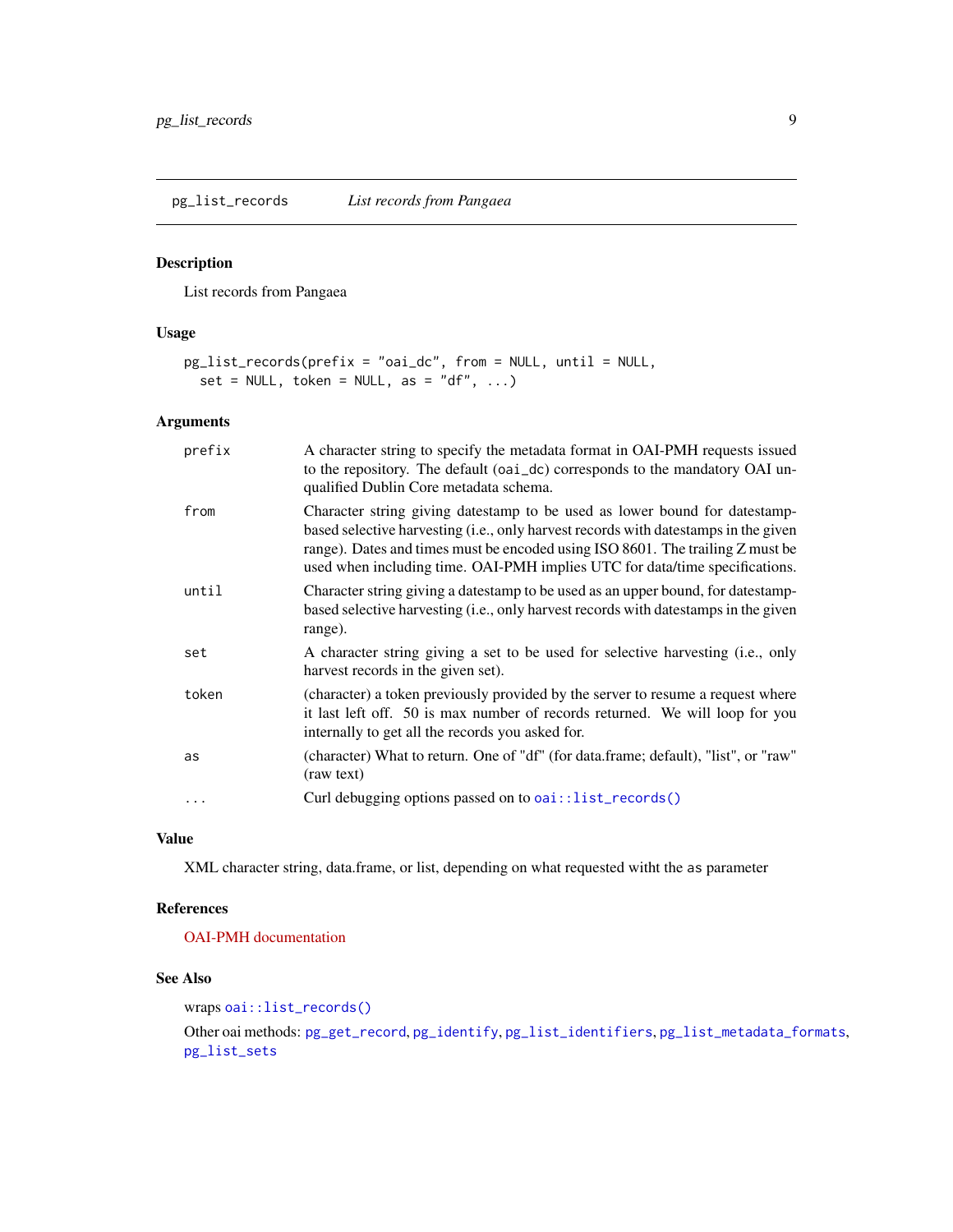#### Examples

```
## Not run:
pg_list_records(set='citable', from=Sys.Date()-1, until=Sys.Date())
# When no results found > "'noRecordsMatch'"
# pg_list_records(set='geomound', from='2015-01-01', until='2015-01-01')
pg_list_records(prefix="iso19139", set='citable', from=Sys.Date()-1,
 until=Sys.Date())
## FIXME - below are broken
# pg_list_records(prefix="dif", set='citable', from=Sys.Date()-4,
# until=Sys.Date())
# pg_list_records(prefix="dif", set='project4094', from=Sys.Date()-4,
# until=Sys.Date())
## End(Not run)
```
<span id="page-9-1"></span>pg\_list\_sets *List the set structure of the Pangaea repository*

#### Description

List the set structure of the Pangaea repository

#### Usage

```
pg\_list\_sets(token = NULL, as = "df", ...)
```
## Arguments

| token | (character) a token previously provided by the server to resume a request where<br>it last left off. 50 is max number of records returned. We will loop for you<br>internally to get all the records you asked for. |
|-------|---------------------------------------------------------------------------------------------------------------------------------------------------------------------------------------------------------------------|
| as    | (character) What to return. One of "df" (for data.frame; default), "list", or "raw"<br>(raw text)                                                                                                                   |
| .     | Curl debugging options passed on to $oai$ :: list_sets()                                                                                                                                                            |

#### Value

XML character string, data.frame, or list, depending on what requested with the as parameter

#### References

[OAI-PMH documentation](https://www.openarchives.org/pmh/)

<span id="page-9-0"></span>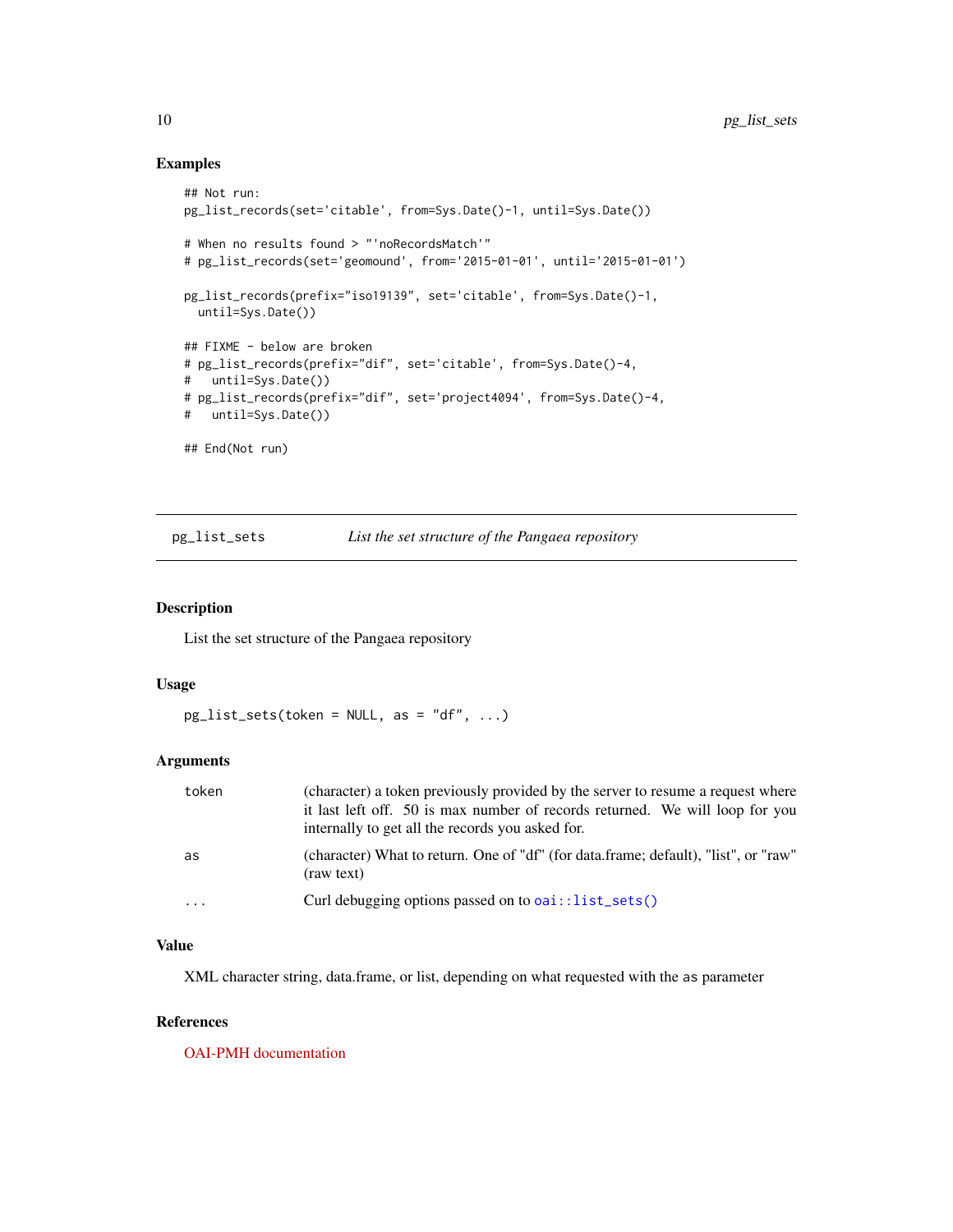## <span id="page-10-0"></span>pg\_search 11

## See Also

wraps [oai::list\\_sets\(\)](#page-0-0)

Other oai methods: [pg\\_get\\_record](#page-3-1), [pg\\_identify](#page-4-1), [pg\\_list\\_identifiers](#page-5-1), [pg\\_list\\_metadata\\_formats](#page-7-1), [pg\\_list\\_records](#page-8-1)

## Examples

```
## Not run:
pg_list_sets()
pg_list_sets(as = "list")
pg_list_sets(as = "raw")
```

```
## End(Not run)
```
<span id="page-10-1"></span>pg\_search *Search the Pangaea database*

## Description

Search the Pangaea database

#### Usage

```
pg_search(query, count = 10, offset = 0, topic = NULL, bbox = NULL,
 mindate = NULL, maxdate = NULL, ...)
```
## Arguments

| query            | (character) Query terms. You can refine a search by prefixing the term(s) with<br>a category, one of citation, reference, parameter, event, project, campaign, or<br>basis. See examples.                                                                                                           |
|------------------|-----------------------------------------------------------------------------------------------------------------------------------------------------------------------------------------------------------------------------------------------------------------------------------------------------|
| count            | (integer) Number of items to return. Default: 10. Maximum: 500. Use offset<br>parameter to page through results - see examples                                                                                                                                                                      |
| offset           | (integer) Record number to start at. Default: 0                                                                                                                                                                                                                                                     |
| topic            | (character) topic area: one of NULL (all areas), "Agriculture", "Atomosphere",<br>"Biological Classification", "Biospshere", "Chemistry", "Cryosphere", "Ecol-<br>ogy", "Fisheries", "Geophysics", "Human Dimensions", "Lakes & Rivers", "Land<br>Surface", "Lithosphere", "Oceans", "Paleontology" |
| bbox             | (numeric) A bounding box, of the form: minlon, minlat, maxlon, maxlat                                                                                                                                                                                                                               |
| mindate, maxdate |                                                                                                                                                                                                                                                                                                     |
|                  | (character) Dates to search for, of the form "2014-10-28"                                                                                                                                                                                                                                           |
| $\ddotsc$        | Curl options passed on to crul:: HttpClient()                                                                                                                                                                                                                                                       |
|                  |                                                                                                                                                                                                                                                                                                     |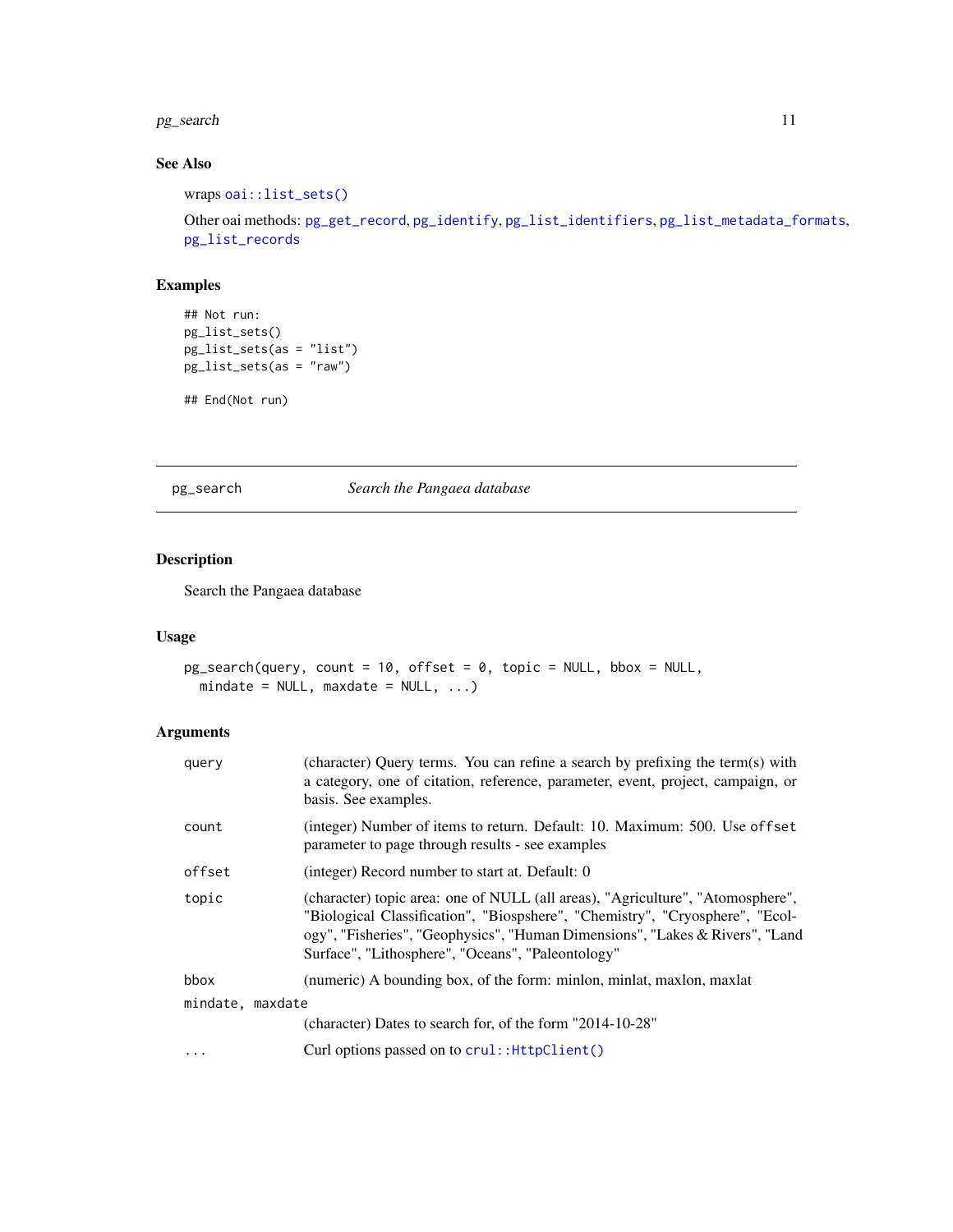#### <span id="page-11-0"></span>Details

This is a thin wrapper around the GUI search interface on the page <https://www.pangaea.de>. Everything you can do there, you can do here.

#### Value

tibble/data.frame with the structure:

- score match score, higher is a better match
- doi the DOI for the data package
- size size number
- size measure size measure, one of "data points" or "datasets"
- citation citation for the data package
- supplement\_to citation for what the data package is a supplement to

### See Also

#### [pg\\_search\\_es\(\)](#page-12-1)

#### Examples

```
## Not run:
pg_search(query='water')
pg_search(query='water', count=2)
pg_search(query='water', count=20)
pg_search(query='water', mindate="2013-06-01", maxdate="2013-07-01")
pg_search(query='water', bbox=c(-124.2, 41.8, -116.8, 46.1))
pg_search(query='reference:Archer')
pg_search(query='parameter:"carbon dioxide"')
pg_search(query='event:M2-track')
pg_search(query='event:TT011_2-CTD31')
pg_search(query='project:Joint Global Ocean Flux Study')
pg_search(query='campaign:M2')
pg_search(query='basis:Meteor')
# paging with count and offset
# max is 500 records per request - if you need > 500, use offset and count
res1 \leq- pg_search(query = "florisphaera", count = 500, offset = 0)
res2 <- pg_search(query = "florisphaera", count = 500, offset = 500)
res3 <- pg_search(query = "florisphaera", count = 500, offset = 1000)
do.call("rbind.data.frame", list(res1, res2, res3))
# get attributes: maxScore, totalCount, and offset
res <- pg_search(query='water', bbox=c(-124.2, 41.8, -116.8, 46.1))
attributes(res)
attr(res, "maxScore")
attr(res, "totalCount")
attr(res, "offset")
# curl options
```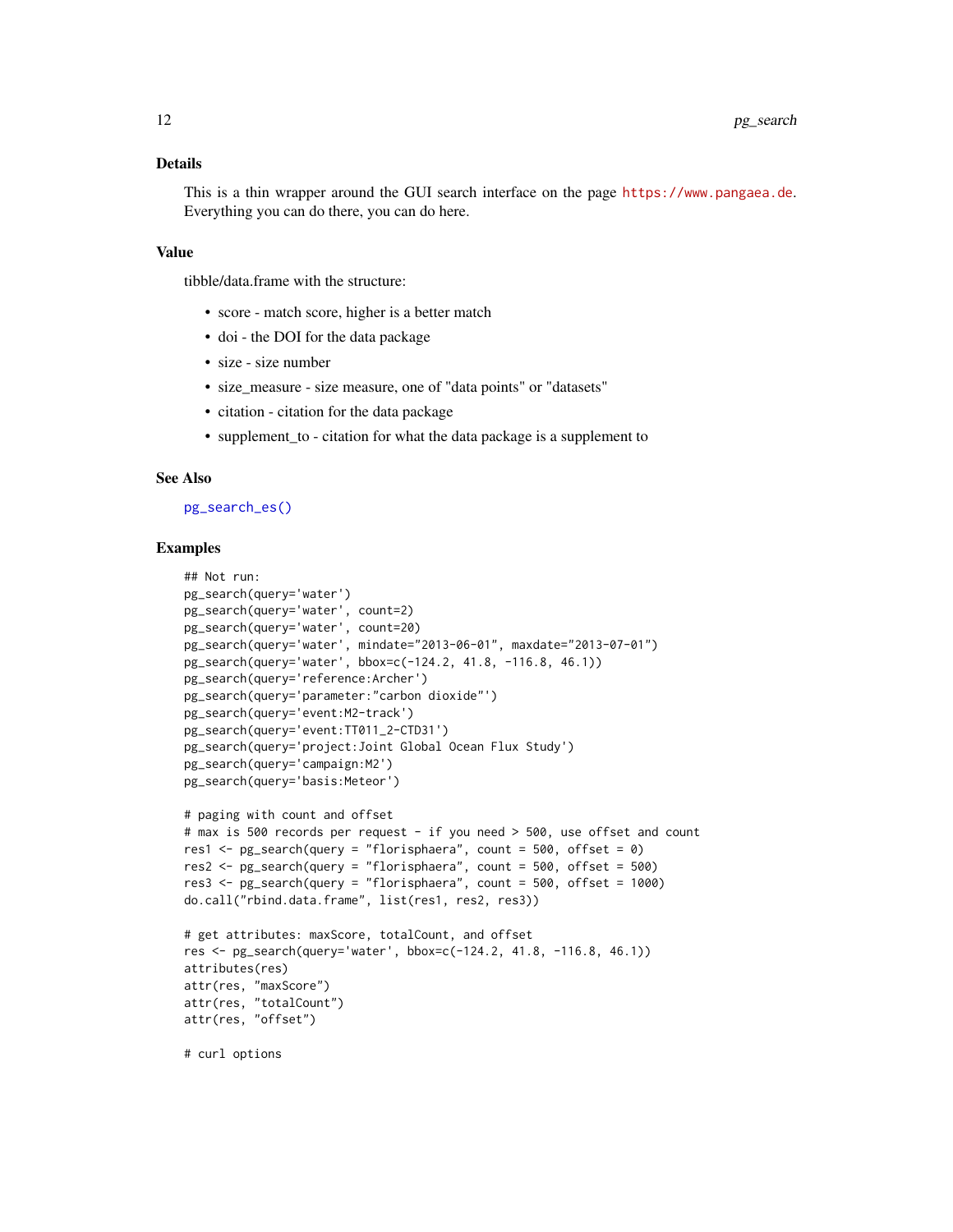## <span id="page-12-0"></span>pg\_search\_es 13

```
pg_search(query='citation:Archer', verbose = TRUE)
```
## End(Not run)

#### <span id="page-12-1"></span>pg\_search\_es *Search the Pangaea database with Elasticsearch*

#### Description

Search the Pangaea database with Elasticsearch

### Usage

```
pg_search_es(query = NULL, size = 10, from = NULL, source = NULL,
 df = NULL, analyzer = NULL, default_operator = NULL, explain = NULL,
  sort = NULL, track_scores = NULL, timeout = NULL,
  terminate_after = NULL, search_type = NULL,
  lowercase_expanded_terms = NULL, analyze_wildcard = NULL,
  version = FALSE, ...)
```
#### Arguments

| query            | (character) Query terms                                                                                                                                                                                                                                                                                          |
|------------------|------------------------------------------------------------------------------------------------------------------------------------------------------------------------------------------------------------------------------------------------------------------------------------------------------------------|
| size             | (character) The number of hits to return. Pass in as a character string to avoid<br>problems with large number conversion to scientific notation. Default: 10. The<br>default maximum is 10,000 - however, you can change this default maximum by<br>changing the index.max_result_window index level parameter. |
| from             | (character) The starting from index of the hits to return. Pass in as a character<br>string to avoid problems with large number conversion to scientific notation.<br>Default: 0                                                                                                                                 |
| source           | (character) character vector of fields to return                                                                                                                                                                                                                                                                 |
| df               | (character) The default field to use when no field prefix is defined within the<br>query.                                                                                                                                                                                                                        |
| analyzer         | (character) The analyzer name to be used when analyzing the query string.                                                                                                                                                                                                                                        |
| default_operator |                                                                                                                                                                                                                                                                                                                  |
|                  | (character) The default operator to be used, can be AND or OR. Default: OR                                                                                                                                                                                                                                       |
| explain          | (logical) For each hit, contain an explanation of how scoring of the hits was<br>computed. Default: FALSE                                                                                                                                                                                                        |
| sort             | (character) Sorting to perform. Can either be in the form of fieldName, or<br>fieldName: asc/fieldName: desc. The fieldName can either be an actual field<br>within the document, or the special _score name to indicate sorting based on<br>scores. There can be several sort parameters (order is important).  |
| track_scores     | (logical) When sorting, set to TRUE in order to still track scores and return them<br>as part of each hit.                                                                                                                                                                                                       |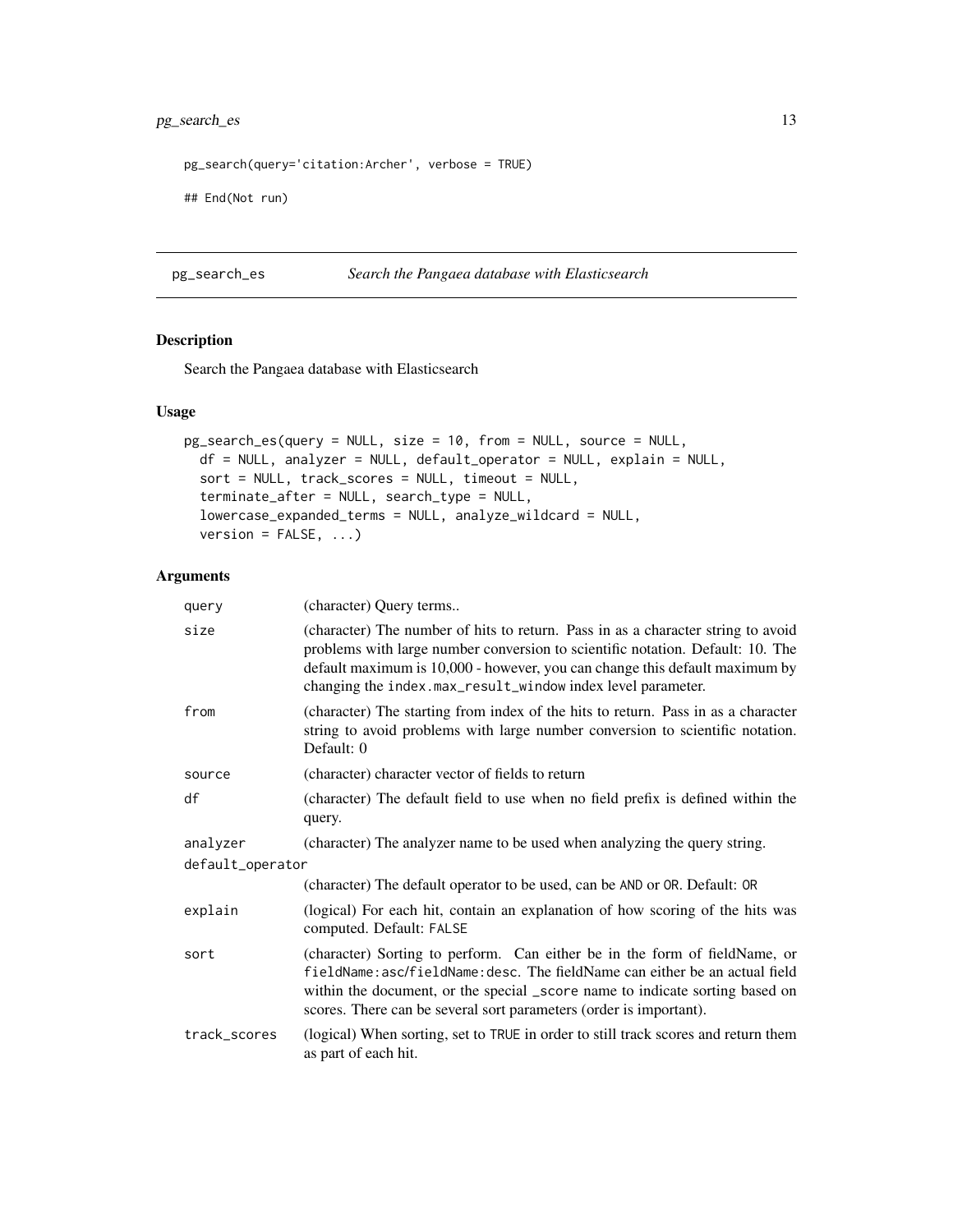<span id="page-13-0"></span>

| timeout                  | (numeric) A search timeout, bounding the search request to be executed within                                                                                                                                                                                                                                  |
|--------------------------|----------------------------------------------------------------------------------------------------------------------------------------------------------------------------------------------------------------------------------------------------------------------------------------------------------------|
|                          | the specified time value and bail with the hits accumulated up to that point when                                                                                                                                                                                                                              |
|                          | expired. Default: no timeout.                                                                                                                                                                                                                                                                                  |
| terminate_after          |                                                                                                                                                                                                                                                                                                                |
|                          | (numeric) The maximum number of documents to collect for each shard, upon<br>reaching which the query execution will terminate early. If set, the response will<br>have a boolean field terminated_early to indicate whether the query execution<br>has actually terminated_early. Default: no terminate_after |
| search_type              | (character) The type of the search operation to perform. Can be query_then_fetch<br>(default) or dfs_query_then_fetch. Types scan and count are deprecated.<br>See http://bit.ly/19Am9xP for more details on the different types of search<br>that can be performed.                                           |
| lowercase_expanded_terms |                                                                                                                                                                                                                                                                                                                |
|                          | (logical) Should terms be automatically lowercased or not. Default: TRUE.                                                                                                                                                                                                                                      |
| analyze_wildcard         |                                                                                                                                                                                                                                                                                                                |
|                          | (logical) Should wildcard and prefix queries be analyzed or not. Default: FALSE                                                                                                                                                                                                                                |
| version                  | (logical) Print the document version with each document.                                                                                                                                                                                                                                                       |
| $\ddots$                 | Curl options passed on to crul:: HttpClient                                                                                                                                                                                                                                                                    |
|                          |                                                                                                                                                                                                                                                                                                                |

#### Details

An interface to Pangaea's Elasticsearch query interface. You can also just use [elastic](https://github.com/ropensci/elastic) package to interact with it. The base URL is https://ws.pangaea.de/es/pangaea/panmd/\_search

#### Value

tibble/data.frame, empty if no results

## See Also

[pg\\_search\(\)](#page-10-1)

## Examples

```
## Not run:
(res <- pg_search_es())
attributes(res)
attr(res, "total")
attr(res, "max_score")
pg_search_es(query = 'water', source = c('parentURI', 'minElevation'))
pg_search_es(query = 'water', size = 3)
pg_search_es(query = 'water', size = 3, from = 10)
pg_search_es(query = 'water sky', default_operator = "OR")
pg_search_es(query = 'water sky', default_operator = "AND")
pg_search_es(query = 'water', sort = "minElevation")
pg_search_es(query = 'water', sort = "minElevation:desc")
```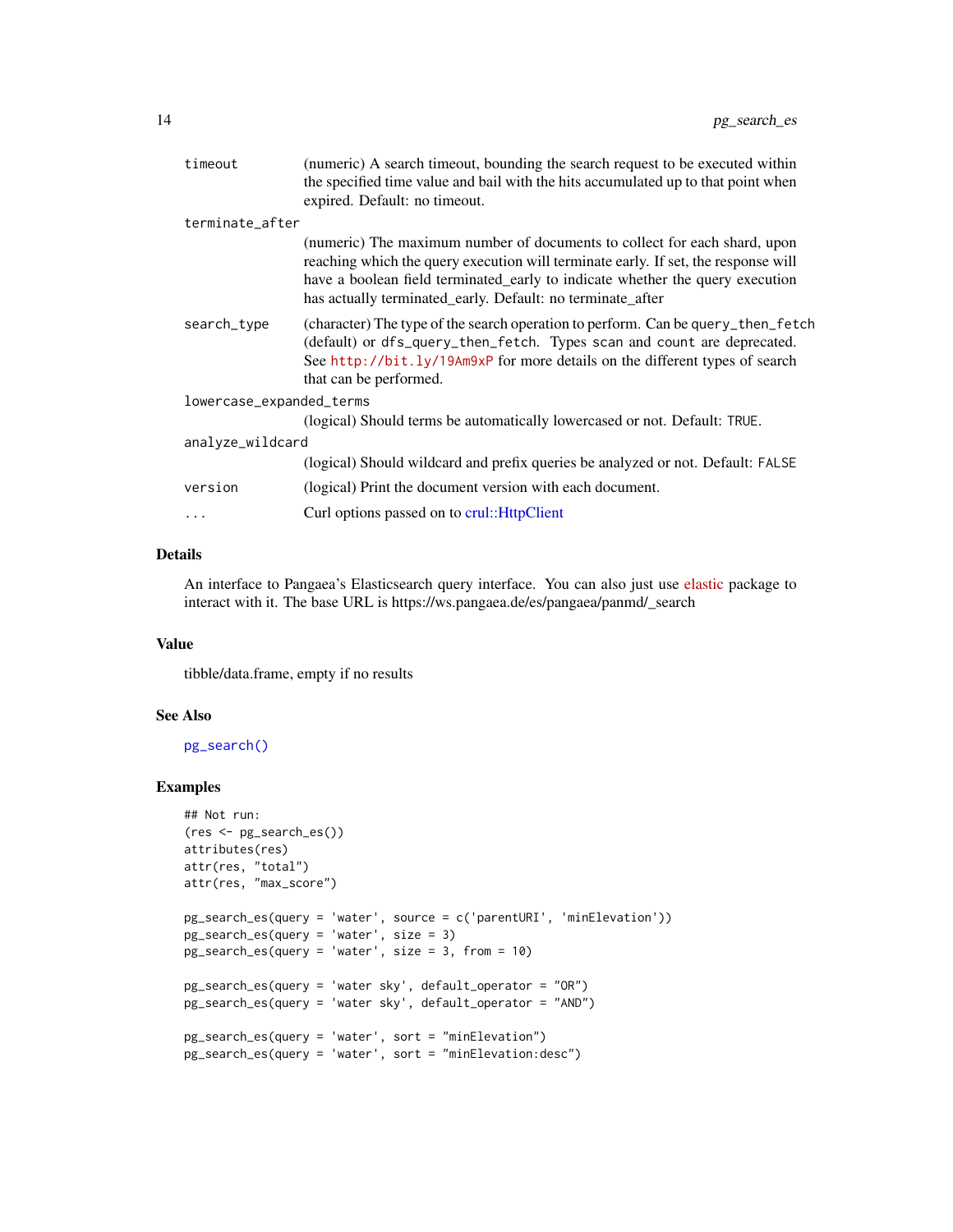pg\_search\_es 15

## End(Not run)